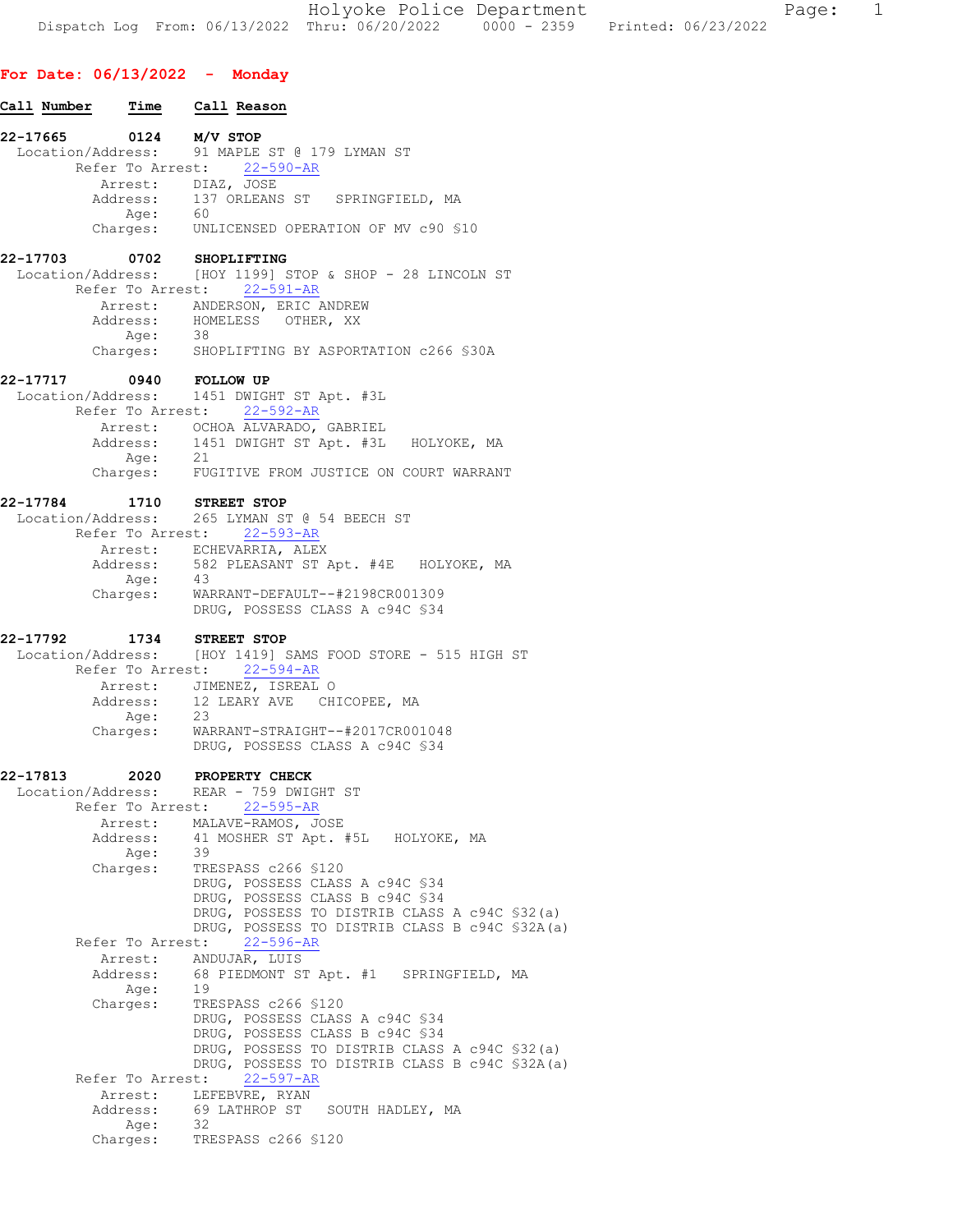## For Date: 06/14/2022 - Tuesday

| 22-17847 0207 ACCIDENT       |                                                |
|------------------------------|------------------------------------------------|
|                              | Location/Address: 4 ADAMS ST @ 572 S CANAL ST  |
|                              | Refer To Incident: 22-2785-OF                  |
|                              | Refer To Arrest: 22-601-AR                     |
|                              | Arrest: SANTIAGO, LUIS O                       |
|                              | Address: 558 S SUMMER ST Apt. #1FL HOLYOKE, MA |
| Age:                         | 32                                             |
| Charges:                     | WARRANT-DEFAULT--#2141CR000014                 |
|                              | DRUG, POSSESS CLASS A c94C \$34                |
| Refer To Accident: 22-755-AC |                                                |

22-17948 1731 STREET STOP Location/Address: [HOY 408] FAMILY DOLLAR - 555 HIGH ST Refer To Arrest: 22-602-AR Arrest: CRABTREE, RYCK<br>Address: HOMELESS OTHE HOMELESS OTHER, XX<br>31 Age: Charges: WARRANT-DEFAULT--#2217CR000459 WARRANT-DEFAULT--#2217CR000271

22-17958 1814 PROPERTY CHECK

 Location/Address: 131 SARGEANT ST Refer To Arrest: 22-603-AR Arrest: VELAZQUEZ, ALEXANDER Address: HOMELESS OTHER, XX Age: 26 Charges: WARRANT-DEFAULT--#2217CR000388

22-17969 1925 STREET STOP Location/Address: [HOY 4404] 43 MOSHER ST - 43 MOSHER ST Refer To Arrest: 22-604-AR Arrest: RODRIGUEZ-TEJADA, GEURI<br>Address: 41 MOSHER ST Apt. #2R HOLYOKE, MA 41 MOSHER ST Apt. #2R<br>25 Age: Charges: WARRANT-STRAIGHT--#2123CR001472 WARRANT-STRAIGHT--#2017CR001357

# For Date: 06/15/2022 - Wednesday

```
22-18038 0954 DISTURBANCE/GENERAL 
 Location/Address: 1871 NORTHAMPTON ST @ 1 CORSER ST
      Refer To Arrest: 22-605-AR
        Arrest: LEON, ANTONIO C<br>Address: 80 CHESTNUT ST.
                   80 CHESTNUT ST Apt. #B CHICOPEE, MA
Age: 32
Charges: A&B c265 §13A(a)
                    DISORDERLY CONDUCT c272 §53
```
22-18091 1417 SHOPLIFTING<br>Location/Address: [HOY 719] JC [HOY 719] JC PENNEY - 50 HOLYOKE ST Refer To Arrest: 22-606-AR Arrest: ROSARIO, ROQUE Address: 475 MAPLE ST Apt. #609 HOLYOKE, MA<br>Age: 52 Age: Charges: SHOPLIFTING \$250+ BY ASPORTATION c266 §30A Refer To Arrest: 22-607-AR Arrest: LOPEZ-SOTO, JORGE<br>Address: 389 TOKENEKE RD 389 TOKENEKE RD - HOLYOKE, MA<br>48 Age:<br>:Charges UNLICENSED OPERATION OF MV c90 §10

22-18138 2214 WARRANT Location/Address: 286 PINE ST Refer To Arrest: 22-608-AR Arrest: SANTIAGO, MELVIN JR Address: 286 PINE ST HOLYOKE, MA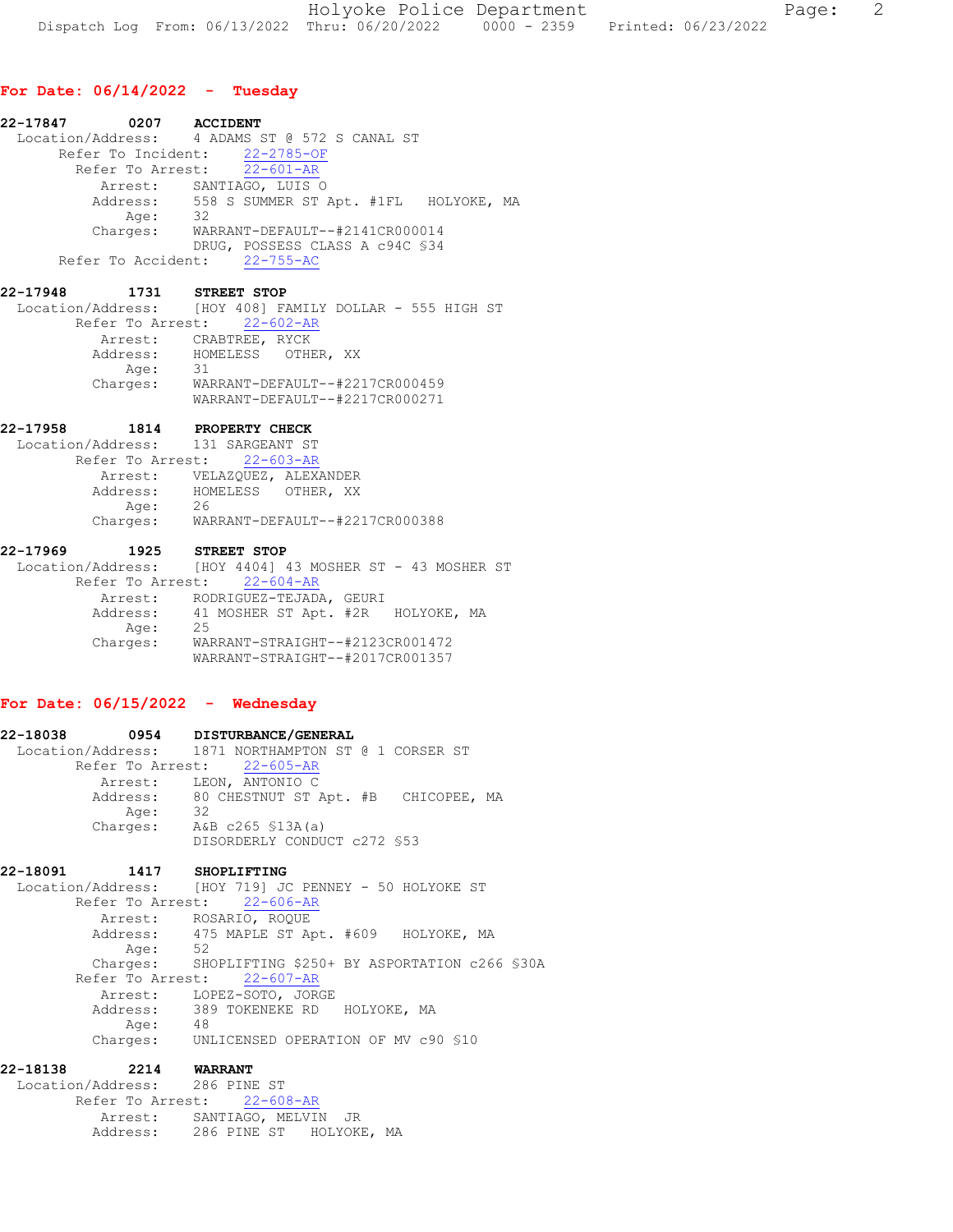Age: 33 Charges: WARRANT-PROBATION WARRANT--#2179CR00593

22-18139 2232 UNWANTED GUEST Location/Address: 69 SUFFOLK ST Apt. #1ST Refer To Arrest: 22-609-AR Arrest: DUARTE, MOLAVEN Address: 238 LYMAN ST HOLYOKE, MA Age: 37 Charges: A&B ON POLICE OFFICER c265 §13D A&B ON POLICE OFFICER c265 §13D RESIST ARREST c268 §32B

## For Date: 06/16/2022 - Thursday

| 22-18172 | 0239     | PROPERTY CHECK                                                        |
|----------|----------|-----------------------------------------------------------------------|
|          |          | Location/Address: [HOY 2953] HOLYOKE PUBLIC LIBRARY - 250 CHESTNUT ST |
|          |          | Refer To Arrest: 22-610-AR                                            |
|          |          | Arrest: ACCOMANDO, SUSAN M                                            |
|          |          | Address: 249 W FRANKLIN ST Apt. #2ND HOLYOKE, MA                      |
|          | Age:     | 44                                                                    |
|          | Charges: | WARRANT-DEFAULT--#2045CR000179                                        |
|          |          | WARRANT-DEFAULT--#2045CR000079                                        |
|          |          | WARRANT-DEFAULT--#1945CR001473                                        |
|          |          | TRESPASS c266 §120                                                    |
|          |          | DRUG, POSSESS CLASS B c94C \$34                                       |
|          |          |                                                                       |

| 22-18190 | 1030                                                 |    | M/V STOP |  |  |                                  |  |
|----------|------------------------------------------------------|----|----------|--|--|----------------------------------|--|
|          | Location/Address: 180 WHITING FARMS RD @ 1 FARNUM DR |    |          |  |  |                                  |  |
|          | Refer To Arrest: 22-611-AR                           |    |          |  |  |                                  |  |
|          | Arrest: ERIKSEN, SOLVEIG                             |    |          |  |  |                                  |  |
|          | Address: 7 LITTLE AVE HOLYOKE, MA                    |    |          |  |  |                                  |  |
|          | Age:                                                 | 35 |          |  |  |                                  |  |
|          | Charges:                                             |    |          |  |  | WARRANT-STRAIGHT--# 2143CR001800 |  |

#### 22-18191 1050 M/V STOP

 Location/Address: 180 WHITING FARMS RD @ 1 FARNUM DR Refer To Arrest: 22-612-AR Arrest: QUINONES, FRANKIE S Address: 314 ELM ST Apt. #204 HOLYOKE, MA Age: 40 Charges: WARRANT-STRAIGHT--# 2017CR001597 WARRANT-DEFAULT--# 1817CR002262 WARRANT-STRAIGHT--# 1617CR003350

22-18269 2042 WARRANT Location/Address: [HOY 2422] MAMBO CAFE - 497 HIGH ST Refer To Arrest: 22-615-AR Arrest: DEJESUS, ISRAEL A Address: 3 LAUREL ST Apt. #2L HOLYOKE, MA Age: 55 Charges: WARRANT-DEFAULT--#2117CR002303

# For Date: 06/17/2022 - Friday

| 22-18299 | 0601     | <b>WARRANT</b>                                                      |
|----------|----------|---------------------------------------------------------------------|
|          |          | Location/Address: [HOY 3519] 106 LINDEN ST - 106 LINDEN ST Apt. #3F |
|          |          | Refer To Arrest: 22-616-AR                                          |
|          |          | Arrest: BRUNO, MICHAEL                                              |
|          |          | Address: 106 LINDEN ST Apt. #3R HOLYOKE, MA                         |
|          | Age:     | 25                                                                  |
|          | Charges: | DRUG, POSSESS TO DISTRIB CLASS A c94C \$32(a)                       |
|          |          | FIREARM WITHOUT FID CARD, POSSESS c269 s.10(h)                      |
|          |          | AMMUNITION WITHOUT FID CARD, POSSESS c269 \$10(h)(1)                |
|          |          | FIREARM, POSSESS LARGE CAPACITY c269 \$10(m)                        |
|          |          | FIREARM IN FELONY, POSSESS c265 \$18B                               |
|          |          | DRUG, POSSESS CLASS A c94C \$34                                     |
|          |          | FIREARM, STORE IMPROP LARGE-CAPACITY NEAR MINOR                     |
|          |          | RECKLESS ENDANGERMENT OF CHILD c265 \$13L                           |
|          |          | ASSAULT WEAPON, UNLICEN SELL/POSSESS                                |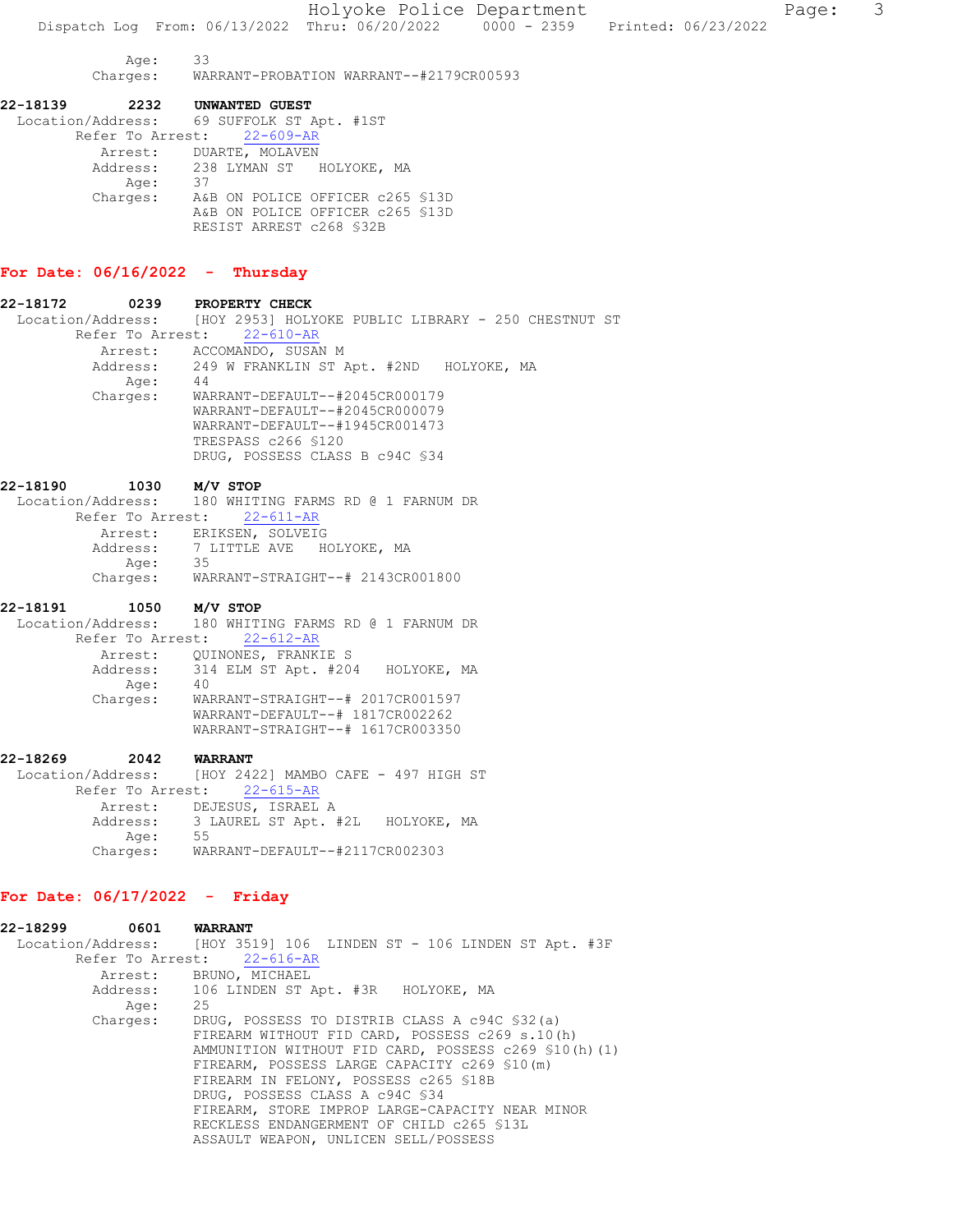Holyoke Police Department Page: 4 Dispatch Log From: 06/13/2022 Thru: 06/20/2022 0000 - 2359 FIREARM WITHOUT FID CARD, POSSESS c269 s.10(h) FIREARM WITHOUT FID CARD, POSSESS c269 s.10(h) ASSAULT WEAPON, UNLICEN SELL/POSSESS ASSAULT WEAPON, UNLICEN SELL/POSSESS ASSAULT WEAPON, UNLICEN SELL/POSSESS ASSAULT WEAPON, UNLICEN SELL/POSSESS FIREARM, POSSESS LARGE CAPACITY c269 §10(m) ASSAULT WEAPON, UNLICEN SELL/POSSESS<br>st: 22-617-AR Refer To Arrest: Arrest: REEDER, RANDY Address: 106 LINDEN ST Apt. #3R HOLYOKE, MA Age: 34 Charges: DRUG, POSSESS CLASS B c94C §34 FIREARM WITHOUT FID CARD, POSSESS c269 s.10(h) AMMUNITION WITHOUT FID CARD, POSSESS c269 §10(h)(1) FIREARM, POSSESS LARGE CAPACITY c269 §10(m) FIREARM, STORE IMPROP LARGE-CAPACITY NEAR MINOR FIREARM WITHOUT FID CARD, POSSESS c269 s.10(h) FIREARM WITHOUT FID CARD, POSSESS c269 s.10(h) ASSAULT WEAPON, UNLICEN SELL/POSSESS ASSAULT WEAPON, UNLICEN SELL/POSSESS ASSAULT WEAPON, UNLICEN SELL/POSSESS ASSAULT WEAPON, UNLICEN SELL/POSSESS ASSAULT WEAPON, UNLICEN SELL/POSSESS ASSAULT WEAPON, UNLICEN SELL/POSSESS FIREARM, POSSESS LARGE CAPACITY c269 §10(m) 22-18336 1254 STREET STOP

Location/Address: 200 CHESTNUT ST @ 103 ESSEX ST

|          | Refer To Arrest: 22-618-AR         |
|----------|------------------------------------|
| Arrest:  | TORRES, CARLOS AXEL                |
| Address: | 105 ELM ST Apt. #1R<br>HOLYOKE, MA |
| Age:     | 30                                 |
| Charges: | WARRANT-DEFAULT--# 2098CR000706    |
|          | WARRANT-DEFAULT--# 2217CR000232    |
|          | WARRANT-DEFAULT--# 2117CR000429    |
|          | WARRANT-DEFAULT--# 2017CR000034    |
|          | WARRANT-DEFAULT--# 1917CR002741    |
|          |                                    |

### For Date: 06/18/2022 - Saturday

22-18476 1434 SHOPLIFTING Location/Address: [HOY 1199] STOP SHOP - 28 LINCOLN ST Refer To Arrest: 22-621-AR Arrest: SAUNDERS, RICHARD<br>Address: 84 HARRIS ST GR. 84 HARRIS ST GRANBY, MA Age: 29 Charges: SHOPLIFTING BY CONCEALING MDSE c266 §30A RESIST ARREST c268 §32B WARRANT-STRAIGHT--# 2198CR000588 DISORDERLY CONDUCT c272 §53 DRUG, POSSESS CLASS B c94C §34

### For Date: 06/19/2022 - Sunday

| 22-18567<br>0206 | CHECK WELLBEING/ASSIST                         |
|------------------|------------------------------------------------|
|                  | Location/Address: 639 MAIN ST @ 621 S CANAL ST |
|                  | Refer To Arrest: 22-622-AR                     |
|                  | Arrest: CABALLERO, MIGUEL JAVIER               |
|                  | Address: 1037 DWIGHT ST Apt. #5R HOLYOKE, MA   |
| Age:             | 26                                             |
|                  | Charges: DISORDERLY CONDUCT c272 \$53          |

| 22-18577                       | 0426                       |    | PROPERTY CHECK |                                         |  |
|--------------------------------|----------------------------|----|----------------|-----------------------------------------|--|
| Location/Address: 143 MAPLE ST |                            |    |                |                                         |  |
|                                | Refer To Arrest: 22-623-AR |    |                |                                         |  |
|                                | Arrest: FORD, SUSAN        |    |                |                                         |  |
|                                |                            |    |                | Address: 9 ARLINGTON ST EASTHAMPTON, MA |  |
|                                | Age:                       | 32 |                |                                         |  |
|                                | Charges:                   |    |                | WARRANT-STRAIGHT--#2245CR000360         |  |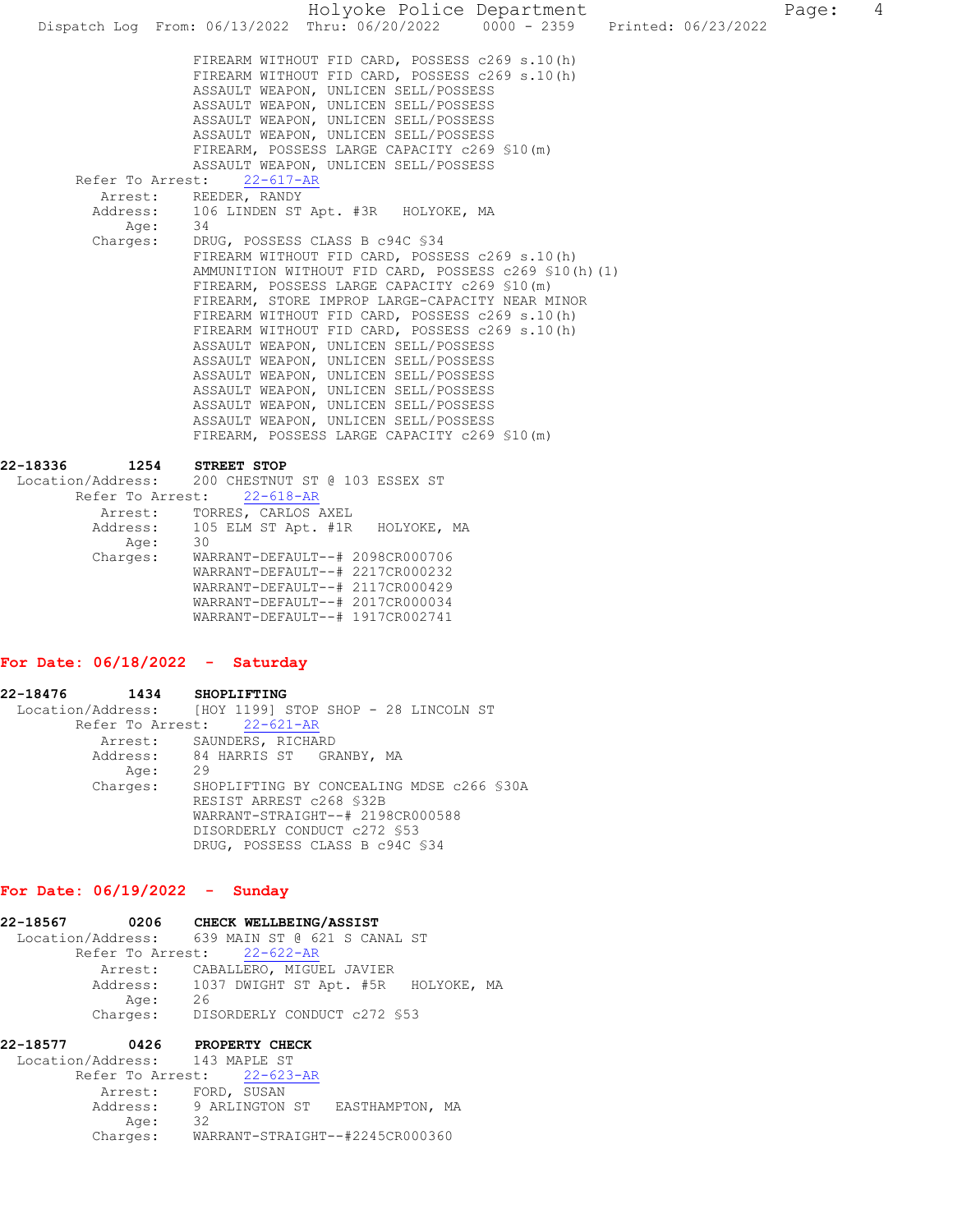|               |         | 22-18579 0438 PROPERTY CHECK<br>Location/Address: 143 MAPLE ST |
|---------------|---------|----------------------------------------------------------------|
|               |         | 22-18628  1625 ACCIDENT WITH INJURIES                          |
|               |         | Location/Address: [HOY 1589] 4 LOCUST ST                       |
|               |         | Refer To Arrest: 22-625-AR                                     |
|               |         | Arrest: ALVAREZ, CHRISTIAN JR                                  |
|               |         | Address: 332 MAPLE ST Apt. #3 HOLYOKE, MA                      |
|               | Age: 25 |                                                                |
|               |         | Charges: LICENSE SUSPENDED, OP MV WITH c90 \$23                |
|               |         | RECKLESS OPERATION OF MOTOR VEHICLE c90 \$24(2)(a)             |
|               |         | RECKLESS ENDANGERMENT OF CHILD c265 \$13L                      |
| 22–18649 2237 |         | <b>ASSAULT</b>                                                 |
|               |         | Location/Address: 575 BEECH ST                                 |

Refer To Arrest: 22-626-AR Arrest: CORNWELL, TREY Address: HOMELESS HOLYOKE, MA Age: 30<br>Charges: LEW Charges: LEWDNESS, OPEN AND GROSS c272 §16 DISORDERLY CONDUCT c272 \$53 ASSAULT c265 §13A(a)

# For Date: 06/20/2022 - Monday

| 22-18718 1230     |                         | M/V-- FAILURE TO STOP                                                                                                                                                                                                                                                                                                                                                                                                                                                                                                                                      |
|-------------------|-------------------------|------------------------------------------------------------------------------------------------------------------------------------------------------------------------------------------------------------------------------------------------------------------------------------------------------------------------------------------------------------------------------------------------------------------------------------------------------------------------------------------------------------------------------------------------------------|
|                   |                         | Location/Address: [HOY 2819] MT MARIE CONDOS - 32 LOWER WESTFIELD RD                                                                                                                                                                                                                                                                                                                                                                                                                                                                                       |
|                   |                         | Refer To Arrest: 22-628-AR                                                                                                                                                                                                                                                                                                                                                                                                                                                                                                                                 |
|                   |                         | Arrest: KRASIN, SEAN MICHAEL JR                                                                                                                                                                                                                                                                                                                                                                                                                                                                                                                            |
|                   | Address:                | 122 KING ST Apt. #2ND SPRINGFIELD, MA                                                                                                                                                                                                                                                                                                                                                                                                                                                                                                                      |
|                   | Age:                    | 28                                                                                                                                                                                                                                                                                                                                                                                                                                                                                                                                                         |
|                   | Charges:                | LICENSE SUSPENDED, OP MV WITH c90 \$23<br>DESTRUCTION OF PROPERTY +\$1200, MALICIOUS c266 \$127<br>ASSAULT W/DANGEROUS WEAPON c265 \$15B(b)<br>A&B WITH DANGEROUS WEAPON c265 \$15A(b)<br>RECKLESS OPERATION OF MOTOR VEHICLE c90 \$24(2)(a)<br>RECKLESS ENDANGERMENT OF CHILD c265 \$13L<br>WARRANT-PROBATION WARRANT--#W054443114<br>FIREARM WITHOUT FID CARD, POSSESS c269 s.10(h)<br>AMMUNITION WITHOUT FID CARD, POSSESS c269 \$10(h)(1)<br>FIREARM, POSSESS LARGE CAPACITY c269 \$10(m)<br>FIREARM, STORE IMPROP LARGE CAPACITY c140 \$131L(a) & (b) |
|                   |                         | ASSAULT WEAPON, UNLICEN SELL/POSSESS<br>FIREARM IN FELONY, POSSESS LGE CAPACITY                                                                                                                                                                                                                                                                                                                                                                                                                                                                            |
| 22-18742          |                         | 1430 STREET STOP                                                                                                                                                                                                                                                                                                                                                                                                                                                                                                                                           |
|                   |                         | Location/Address: 18 LINDEN ST                                                                                                                                                                                                                                                                                                                                                                                                                                                                                                                             |
|                   |                         | Refer To Arrest: 22-629-AR                                                                                                                                                                                                                                                                                                                                                                                                                                                                                                                                 |
|                   |                         | Arrest: SENUTA, JAMES PHILIP<br>Address: UNKNOWN AMHERST, MA                                                                                                                                                                                                                                                                                                                                                                                                                                                                                               |
|                   | Address:                |                                                                                                                                                                                                                                                                                                                                                                                                                                                                                                                                                            |
|                   | Age:                    | - 54                                                                                                                                                                                                                                                                                                                                                                                                                                                                                                                                                       |
|                   | Charges:                | TRESPASS c266 \$120                                                                                                                                                                                                                                                                                                                                                                                                                                                                                                                                        |
|                   |                         | DRUG, POSSESS CLASS A c94C \$34<br>DRUG, POSSESS CLASS B c94C \$34                                                                                                                                                                                                                                                                                                                                                                                                                                                                                         |
|                   |                         | 22-18747 1446 STREET STOP                                                                                                                                                                                                                                                                                                                                                                                                                                                                                                                                  |
|                   |                         | Location/Address: [HOY 2817] HOLYOKE TRANSPORTATION CENTER - 206 MAPLE ST                                                                                                                                                                                                                                                                                                                                                                                                                                                                                  |
|                   |                         | Refer To Arrest: 22-630-AR                                                                                                                                                                                                                                                                                                                                                                                                                                                                                                                                 |
|                   |                         | Arrest: MCKINNON, LEANN                                                                                                                                                                                                                                                                                                                                                                                                                                                                                                                                    |
|                   |                         | Address: 639 BRITTON ST CHICOPEE, MA                                                                                                                                                                                                                                                                                                                                                                                                                                                                                                                       |
|                   | Age: 24<br>Charges: TRE |                                                                                                                                                                                                                                                                                                                                                                                                                                                                                                                                                            |
|                   |                         | TRESPASS c266 \$120<br>DRUG, POSSESS CLASS B c94C \$34                                                                                                                                                                                                                                                                                                                                                                                                                                                                                                     |
| 22-18752          |                         | 1457 STREET STOP                                                                                                                                                                                                                                                                                                                                                                                                                                                                                                                                           |
| Location/Address: |                         | [HOY 1771] HOLYOKE JUVENILE COURT - 121 ELM ST                                                                                                                                                                                                                                                                                                                                                                                                                                                                                                             |
|                   |                         | Refer To Arrest: 22-631-AR                                                                                                                                                                                                                                                                                                                                                                                                                                                                                                                                 |
|                   |                         | Arrest: LOGGINS, SAMANTHA                                                                                                                                                                                                                                                                                                                                                                                                                                                                                                                                  |
|                   | Age:                    | Address: HOMELESS WEST SPRINGFIELD, MA<br>38                                                                                                                                                                                                                                                                                                                                                                                                                                                                                                               |